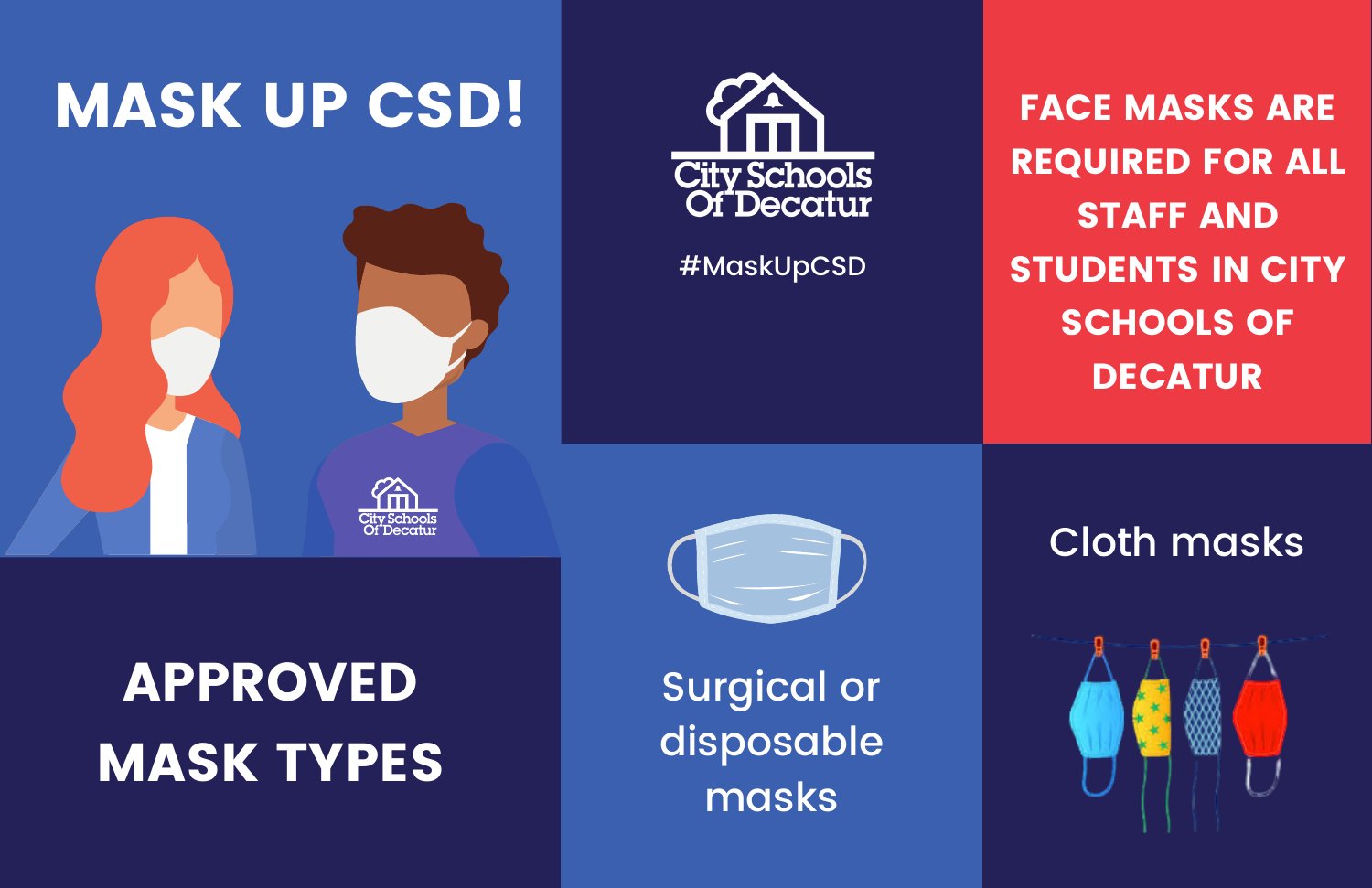# A GUIDE TO MASK USE

Source: World Health **Organization** 



Before putting on a mask, clean hands with alcohol-based hand rub or soap and water.



Cover mouth and nose with mask and make sure there are no gaps between your face and the mask.



#MaskUpCSD



Replace the mask with a new one as soon as it is damp and do not re-use single-use masks.



Remove masks from behind (do not touch the front of mask); if disposable, discard immediately; if cloth, wash after every use; clean hands thoroughly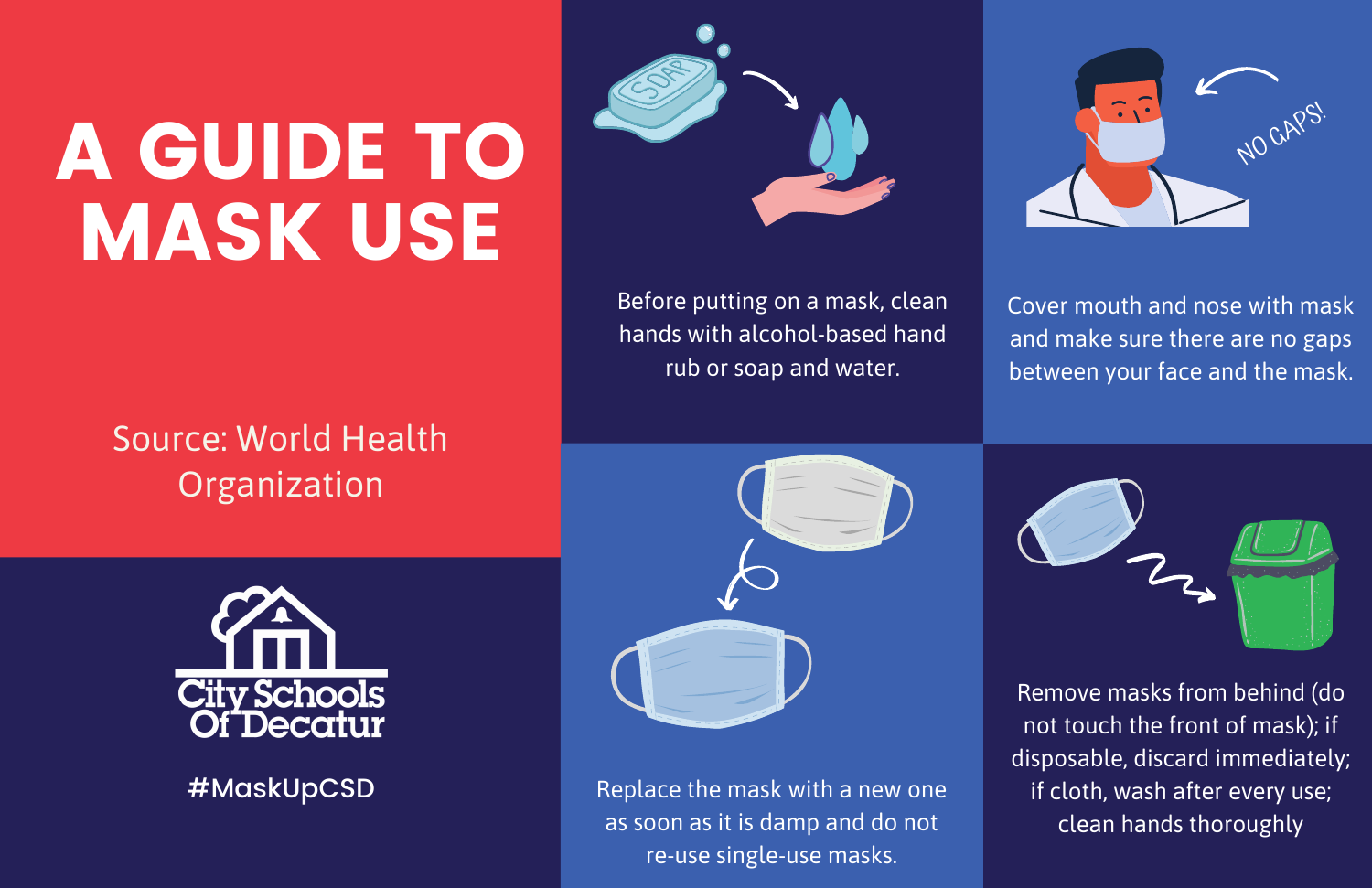## MASK DO'S AND DON'TS

### Source: CDC

#MaskUpCSD

### **Do:**

- Wear a mask with two or more layers
- Wear the mask over your nose and mouth
- Mask sure the mask is secure under your chin
- Make sure the mask fits snuggly with no gaps
- Find a mask that fits closely over your nose or has a nose wire to limit glasses fogging



## **Don't:**

- Wear a mask under your nose, under your chin, or around your neck
- Touch the mask while wearing it
- Select a mask made of fabric that makes it hard to breathe, for example, vinyl
- Wear masks with exhalation valves or vents, which allow particles to escape
- Wear a neck gaiter  $\bullet$
- Wear a face shield without a face mask